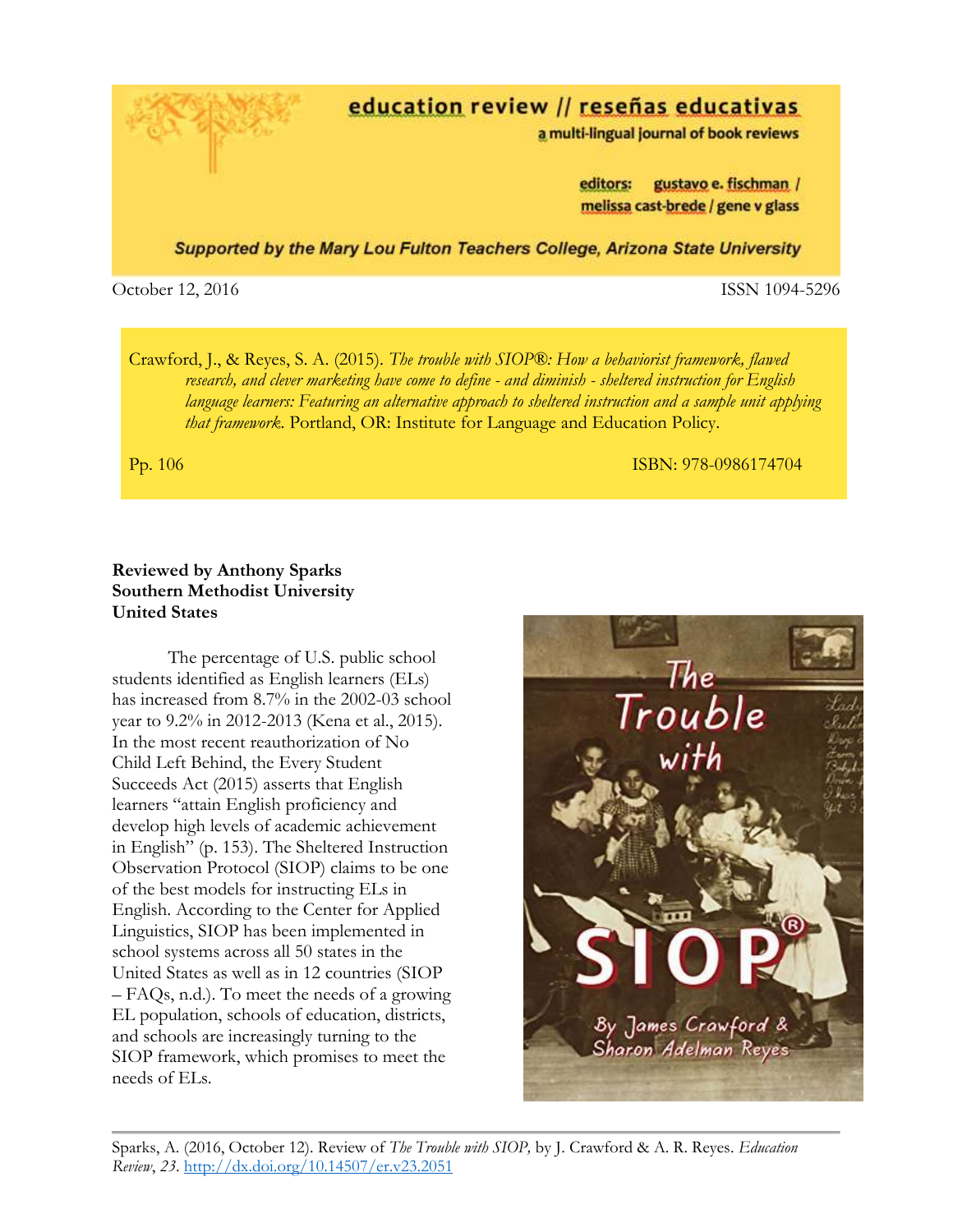SIOP, a Pearson product, was developed by Jana Echevarría, MaryEllen Vogt, and Deborah Short (SIOP - About, n.d.). Since SIOP's development, Pearson has published numerous books, provided professional development, and had numerous conferences pertaining to the model. Considering all the attention devoted to the SIOP model, an academic review is appropriate to determine if SIOP is as effective as the creators claim it to be. *The Trouble with SIOP* by James Crawford and Sharon Reyes is a systematic review of the SIOP model. James Crawford, the founding president of Institute for Language and Education Policy, and Sharon Reyes, who holds a Ph.D. in curriculum and design, are both well situated to critique the SIOP model. As a former math teacher with a masters in English as a second language, my own experiences using the SIOP model color my review of the author's appraisal of this wellrecognized model of instruction. While the authors offer good points in their critique of SIOP, they ignore that SIOP theory is still in the early stages of development, and for other reasons that I will describe below.

In *The Trouble with SIOP*, Crawford and Reyes introduce readers to the purpose of sheltered instruction by delving into the theoretical perspective of the person who coined the term, Stephen Krashen. After this introduction, the authors start their analyses of what they believe is wrong with SIOP by framing their argument around the creators' claim that SIOP is "research-based". The analysis then shifts to look at SIOP from a theoretical perspective, and lastly from a practical perspective, calling into question whether the model is worth pursuing and providing an alternative to SIOP. Similarly, this review analyzes the author's "researchbased" argument and then shifts to the theoretical and practical issues associated with SIOP.

Crawford and Reyes first address the Institution for Educational Sciences (IES) statement that studies that tested SIOP have

shown "no scientific evidence one way or another"; in other words, none of the SIOP studies have shown any meaningful effects. Of the five studies done on SIOP, four have been implemented by the creators of the model. Of those studies, one this study consisting of only 12 teachers focused on fidelity (Echevarría et al., 2011a) and found the relationship between fidelity of implementation related to student achievement did not reach statistical significance. Another study conducted by the creators of SIOP was a comparison group study related to science. Using the same 12 teachers and their students from the previous study, SIOP creators claimed all students made gains, but students in the SIOP model did better (Echevarría et al., 2011b). Again, this study did not reach statistical significance, and the disaggregated data showed ELs, who are supposedly the main benefactor of the SIOP model, had a very small effect sizes (.062 and .087),

In a writing study done by the SIOP creators, a significant difference between ELs in the SIOP group and those in the non-SIOP group was detected (Echevarría et al., 2006). However, according to Crawford and Reyes, the effect size provided by the authors of the study was not accurately portrayed because it did not take into account the growth of the students in the control group. Echevarría et al. (2006) claimed a relatively large effect size of .833, but after some recalculation, the actual effect size was only .21. In a New Jersey study, the SIOP creators analyzed the development of academic literacy among ELs through a quasi-experimental study (Short et al., 2012). The researchers did find significant differences between SIOP and non-SIOP classrooms in writing and oral language; however, the lack of information provided about the control group and the fact that teachers were not randomly selected raises concerns about the validity of the study. Finally, a reading study done by external researchers, McIntyre et al. (2010) found no significant differences on reading achievement among students who were in classrooms where teachers were "full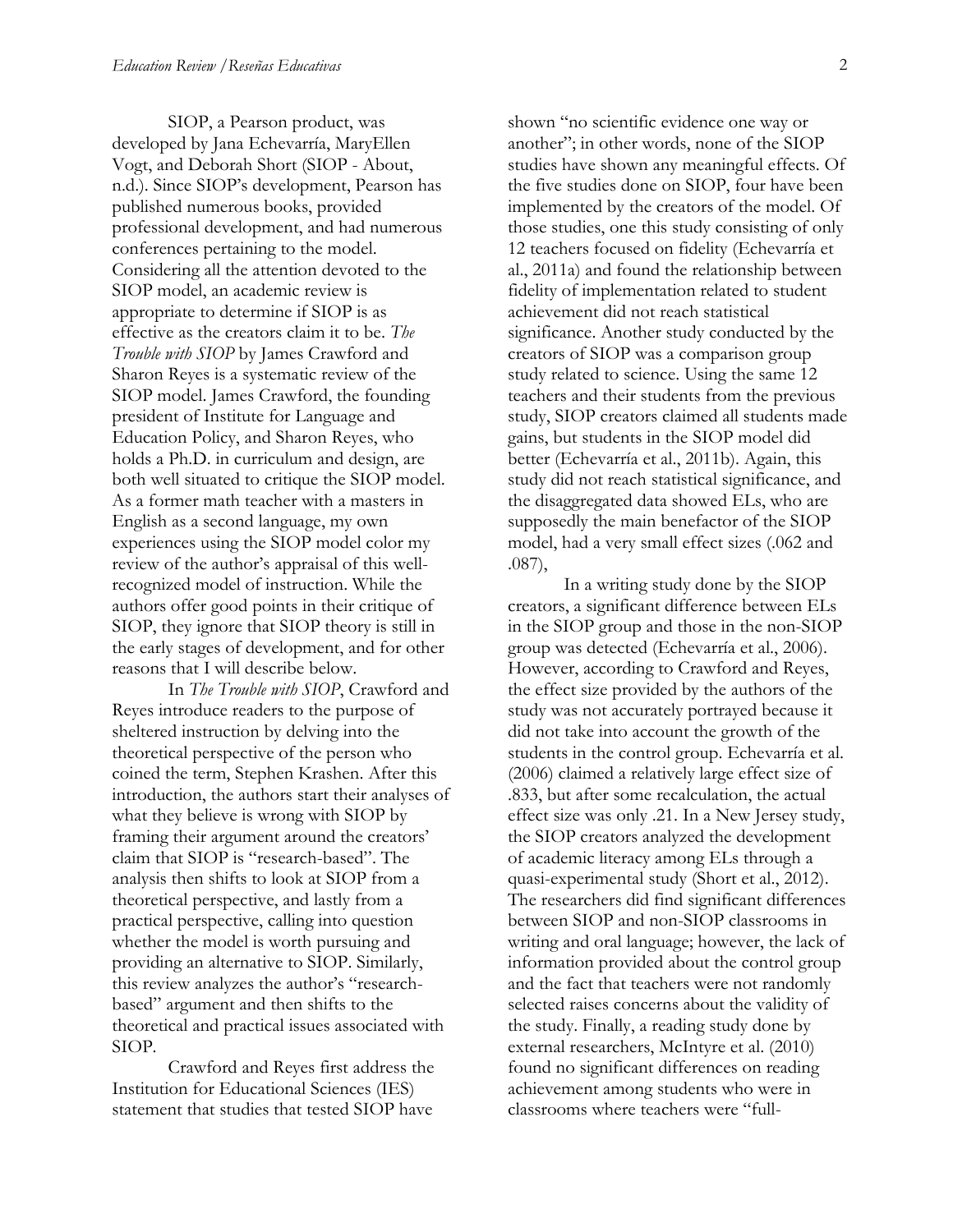implementers" of SIOP and those who were not. In summary, all of the studies done on SIOP so far have shown little to no effect.

While Crawford and Reyes found compelling evidence of no overall positive effect of the SIOP model on student achievement, there is still the possibility of obtaining positive effects for individual practices that might be masked by using the model as a whole. From a research perspective, if the authors had been provided this recommendation, they may have produced a review that was less of a critique of the SIOP's claims and more of a recommendation to further the research base, which eventually develops richer theory.

From a theoretical perspective, Crawford and Reyes claim SIOP is a hodgepodge of theoretical underpinnings for academic learning, from behaviorism to constructivism. They discuss how the SIOP creators do not even acknowledge Stephen Krashen, the theorist who coined the terms, sheltered instruction and comprehensible input. The authors argue for SIOP to choose an academic learning framework and to stick with it (e.g., behaviorism or constructivism). They also encourage the SIOP creators to reconsider the theoretical underpinnings of second language acquisition. The authors' case against the theoretical basis of SIOP is very well constructed; however, in critiquing the SIOP model, the authors have yet to provide constructive feedback on how to make the model better. It is my speculation that the SIOP creators might be in the early stages of theory development for second language acquisition and are currently grappling with the issues behind the theory. Providing constructive feedback would have solidified the author's knowledge of the topic, as well as made a stronger case for the *Engage* framework, an alternative framework developed by one of the authors.

In practice, Crawford and Reyes point out that Krashen never intended his ideas to be a one size fits all approach as the SIOP creators are claiming their model to be. The

SIOP creators tout that their model can be used in almost any context, with almost any learner, even native English speakers. For example, the SIOP creators are currently creating a model for bilingual education, TWIOP. However, Krashen's ideas were only intended for the intermediate second language learner who has a beginning understanding of the second language that they are trying to acquire. During the beginning learning phase, as the authors point out, learners should be placed in bilingual education settings, not in a sheltered environment that SIOP creators suggest would work for all learners. Practically, a framework of 30 practices for working with ELs is hard to implement into every lesson. Teachers with practical knowledge know that there are no one size fits all models. According to Killen (2006), "no strategy is better than others in all circumstances, so you have to be able to use a variety of teaching strategies and make rational decisions about when each one is likely to be most effective" (p. 74). Furthermore, teachers should know how to pull strategies, implement them, and adjust their teaching accordingly. From a practical perspective, the authors' critique of the SIOP model could have included ways in which the strategies might work together individually, or how some of the strategies might work together better than the collective.

Readers will find that this critique of the SIOP model urges caution in implementing the model in their classrooms. Considering the tendency toward overstandardization in our current educational climate and the standardized nature of the model, it is hard to imagine that the SIOP model will be going away anytime soon. As a former math teacher who has taught ELs in a sheltered setting, I did find the author's claims quite eye-opening. However, as an educator, I have enough practical knowledge and experience to know how and when to use certain aspects of the SIOP model when appropriate, as I am sure many other educators do as well.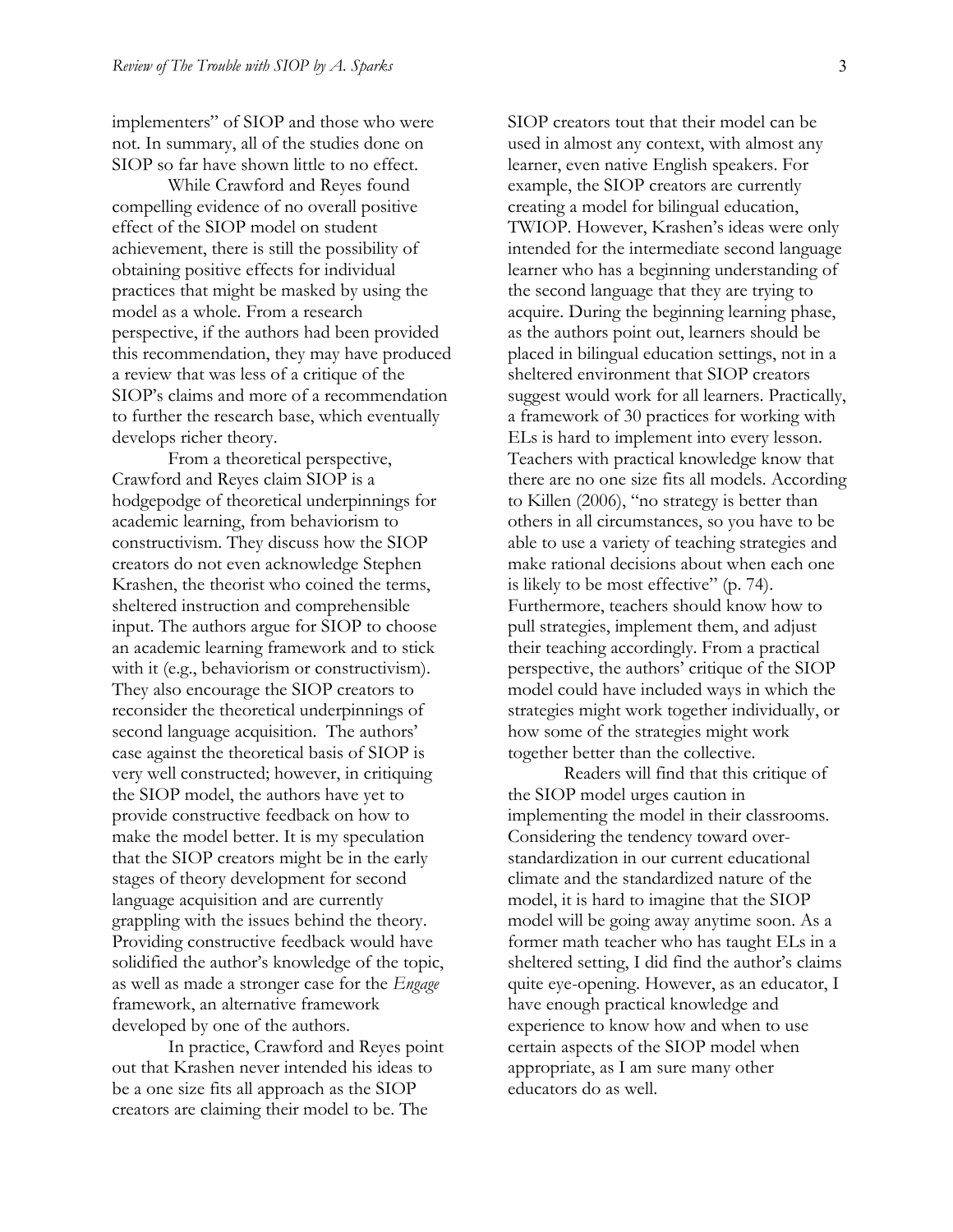*The Trouble with SIOP* contributes to the literature and provides educators who teach ELs insight into a well-established model of teaching. I would suggest anyone with a vested interest with the education of ELs read *The Trouble with SIOP*, and particularly, teachers who teach ELs should read this book before adopting the SIOP model as a whole. District level personnel should also read this before implementing the model in schools. It also explores the consequences of when

educational practices get meshed with corporations. Pearson adopted the SIOP model before meaningful research could occur. Although not a main point of the book, readers may get a sense that when it comes to the SIOP model, the monetary gains of education outweigh student outcomes. Finally, the SIOP creators and Pearson should read the book, to not only gain third party insight into their creation, but to make adjustments to what they have created.

## **References**

- Echevarría, J., Richards-Tutors, C., Canges, R., & Frances, D. (2011b). Using the SIOP model to promote the acquisition of language and science concepts with English learners. *Bilingual Research 34*(3), 334-351.
- Echevarría, J., Richards-Tutor, C., Chinn, V.P. & Ratleff, P.A. (2011a). Did they get it? The role of fidelity in teaching English learners. *Journal of Adolescent & Adult Literacy* 54(6), 425-434.
- Echevarría, J., Short, D., & Powers, K. (2006). School reform and standards-based education: A model for English-language learners. *Journal of Education Research, 99*(4), 195-210.
- Every Student Succeeds Act, 3, USC §3003. (2015).
- Kena, G., Musu-Gillette, L., Robinson, J., Wang, X., Rathbun, A., Zhang, J., . . . Dunlop Velez, E. (2015). *The Condition of Education 2015* (NCES 2015-144). U.S. Department of Education, National Center for Education Statistics. Washington, DC. Retrieved March 29, 2016, from <http://nces.ed.gov/pubsearch>
- Killen, R. (2006). *Effective teaching strategies: Lessons from research and practice*. South Melbourne, Vic: Cengage Learning Australia.
- McIntyre, E., Kyle, D., Chen, C-T., Muñoz, M., & Beldon, S. (2010). Teaching learning and ELL reading achievement in sheltered instruction classrooms: Linking professional development to student development. *Literacy Research & Instruction* 49, 334-351.
- SIOP. (n.d.). About. Retrieved March 10, 2016, from [http://siop.pearson.com/about](http://siop.pearson.com/about-siop/index.html)[siop/index.html](http://siop.pearson.com/about-siop/index.html)
- SIOP. (n.d.). FAQs. Retrieved April 03, 2016, from<http://www.cal.org/siop/faqs/#13>
- Short, D. J., Fidelman, C. G., & Louguit, M. (2012). Developing academic language in English language learners through sheltered instruction. *TESOL Quarterly 46*(2), 334-361.
- U.S. Department of Education, Institute of Education Sciences, What Works Clearinghouse. (2013, February). *English Language Learners intervention report: Sheltered Instruction Observation Protocol (SIOP)*. Retrieved from [http://whatworks.ed.gov](http://whatworks.ed.gov/)